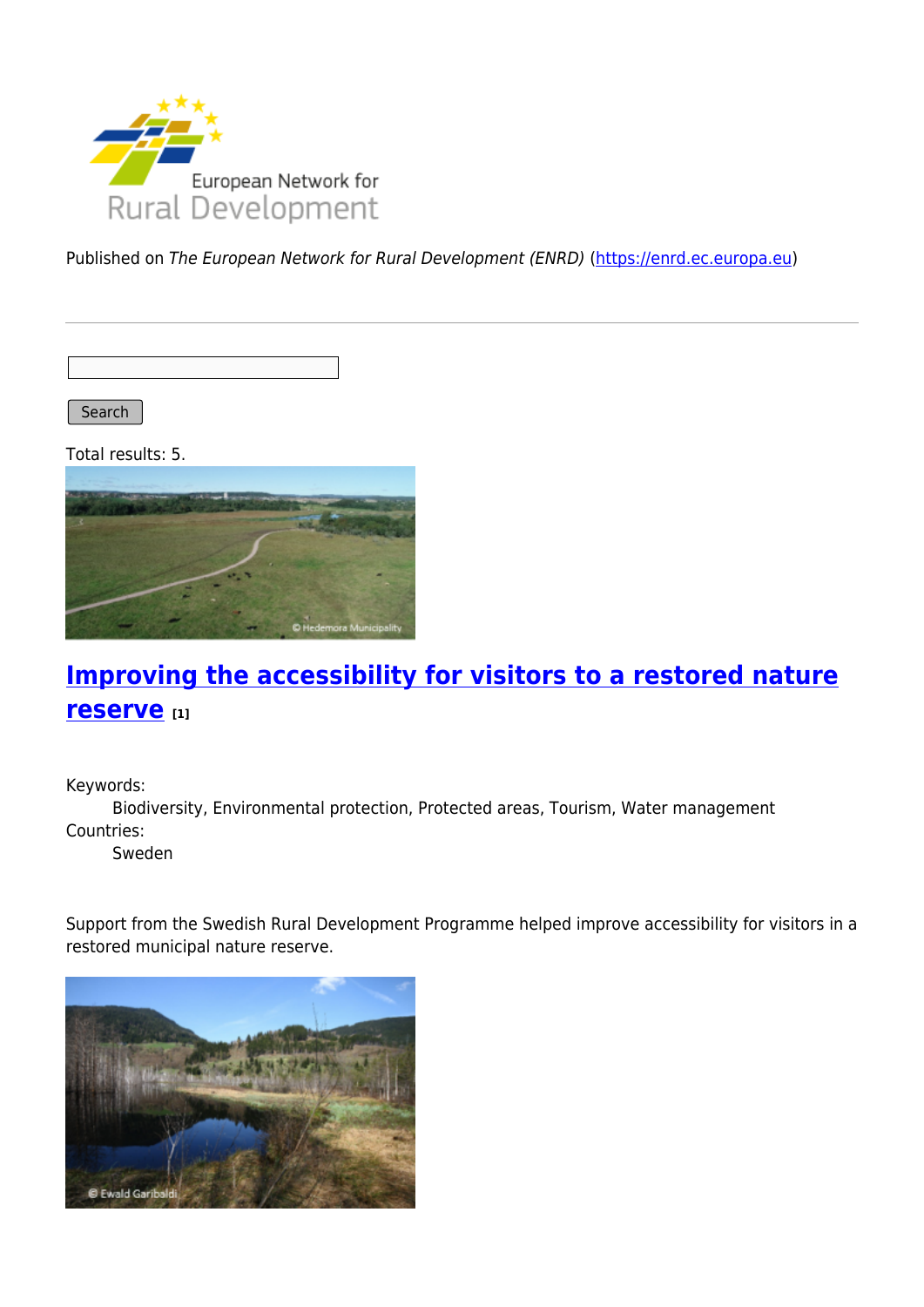### **[Renaturation of the "Mandlinger Moor"](https://enrd.ec.europa.eu/projects-practice/renaturation-mandlinger-moor_en) [2]**

Keywords:

Biodiversity, Environmental protection, Environmental sustainability, Nature conservation Countries:

Austria

Using the Rural Development Programme (RDP) to support the re-establishment of a moor by restoring its original hydrology and the propagation of the natural moor vegetation.



# **[Environmental Participatory Project - Awareness raising on](https://enrd.ec.europa.eu/projects-practice/environmental-participatory-project-awareness-raising-natura-2000_en) [Natura 2000](https://enrd.ec.europa.eu/projects-practice/environmental-participatory-project-awareness-raising-natura-2000_en) [3]**

Keywords:

Environmental protection, Information & promotion activities, Nature conservation, Protected areas

Countries:

Spain

The project aimed to develop local participatory activities within the Natura 2000 sites of Andalusia.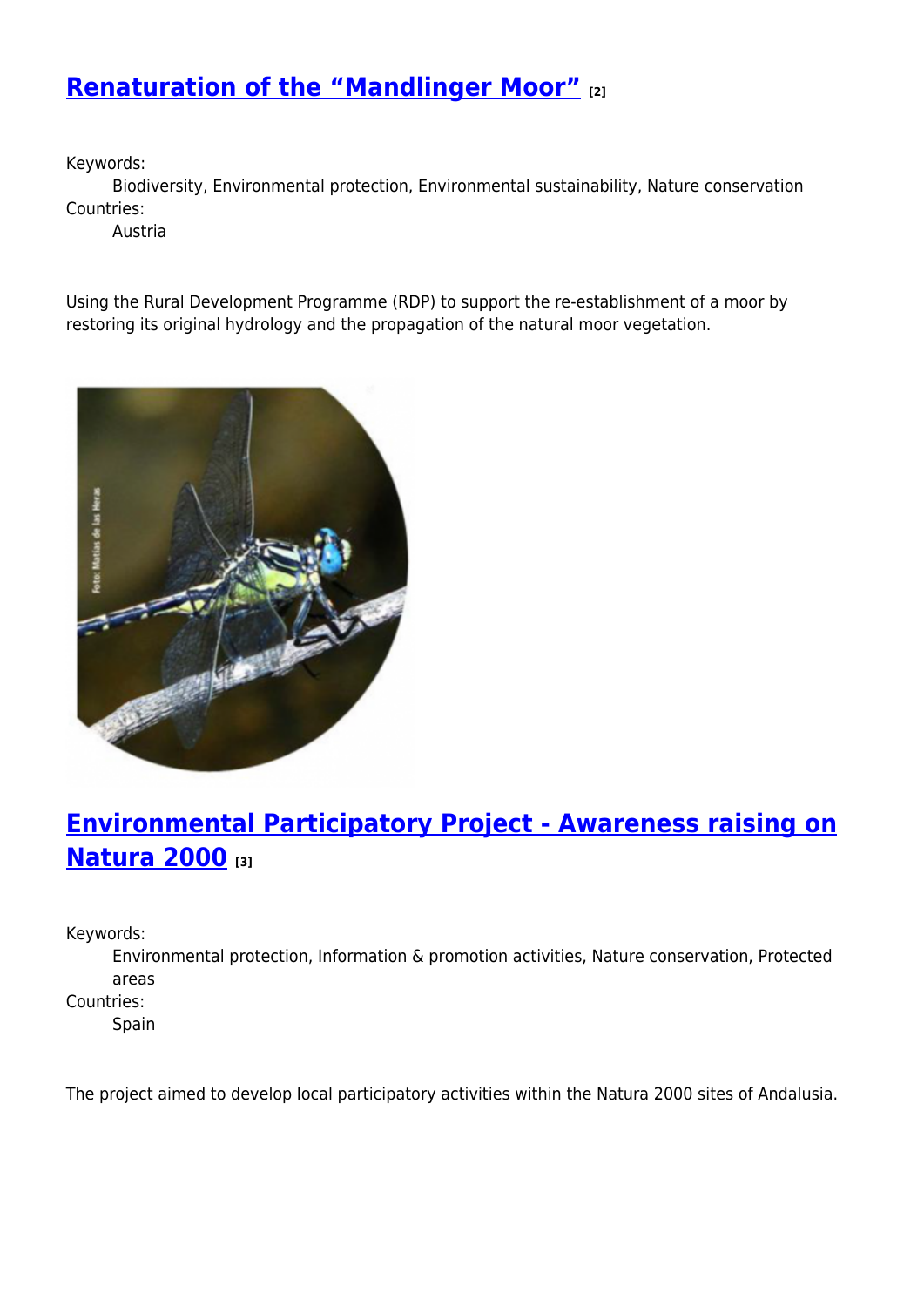

### **[Natur Verbindet - Nature Connects](https://enrd.ec.europa.eu/projects-practice/natur-verbindet-nature-connects_en) [4]**

Keywords:

Biodiversity, Environmental protection, Information & promotion activities Countries:

Austria

'Nature Connects' is a campaign to raise and generate awareness on the importance of biodiversity in rural landscapes by bringing together land owners, experts and the broader public.



# **[Pilot project Result-based Nature conservation Plan \(RNP\)](https://enrd.ec.europa.eu/projects-practice/pilot-project-result-based-nature-conservation-plan-rnp_en) [5]**

Keywords:

Agriculture, Biodiversity, Nature conservation, Protected areas Countries:

Austria

Implementing a result-based nature conservation measure for species and habitat protection as to allow more flexibility for farmers in choosing and implementing management activities suitable to their land.

**Source URL:**

https://enrd.ec.europa.eu/projects-practice/\_en?project\_keywords\_filter=19753&amp%3Bamp%3Bproject\_country=All